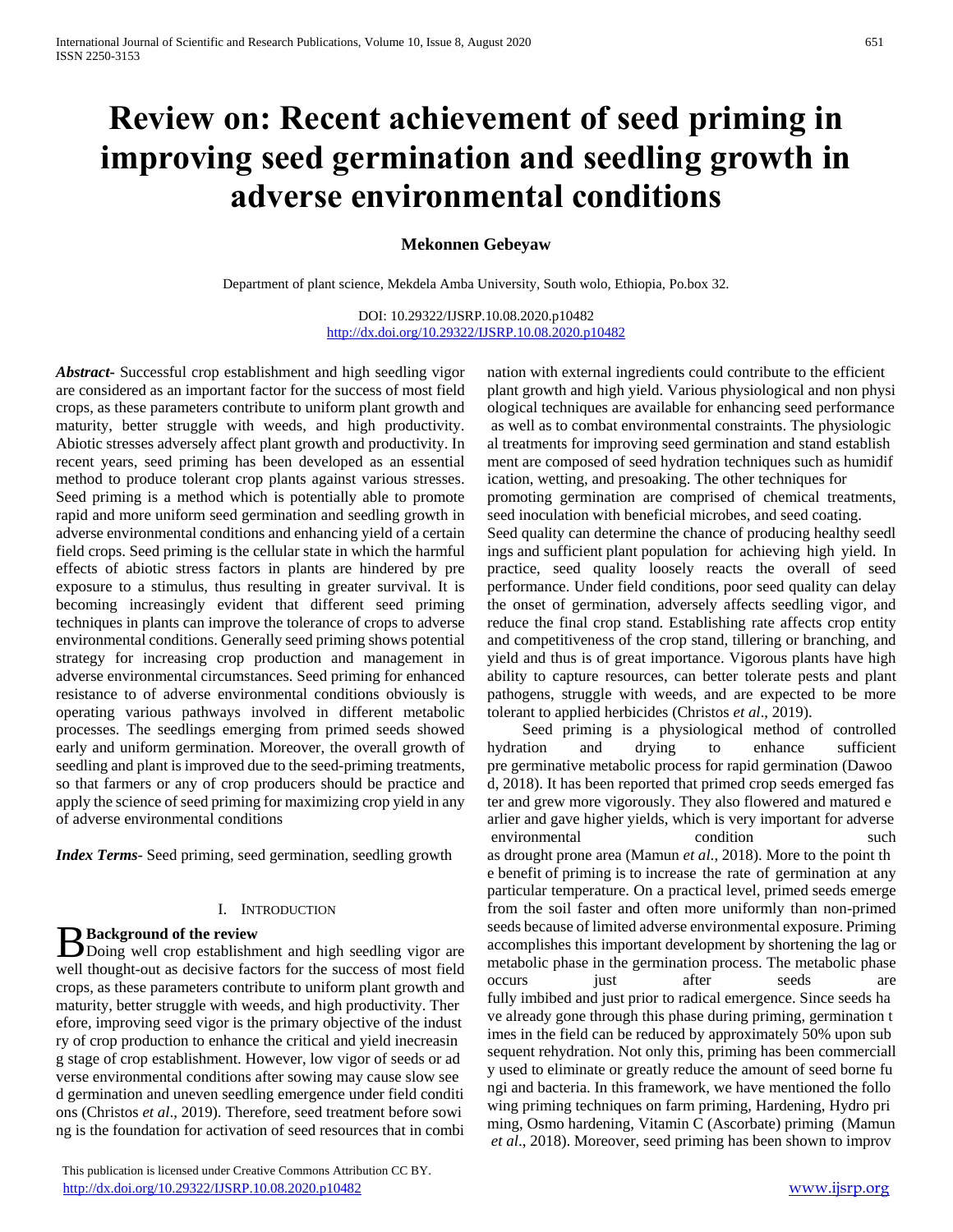e seed performance under cold environmental conditions (Lin and Sung, 2001).

On the other hand, globally, soil salinization is one of the most i mportant ecological issues of dry land agriculture and has becom e a major hindrance for the yield of field crops. Besides that, sali nization is dispersal in irrigated lands because of inappropriate m anagement of irrigation and farming (Abraha and Yohannes, 201 3). Salinity causes a series of biochemical, physiological and met abolic changes in plants, so that different seed priming techniques has to develop for facing the challenges behind soil salinization and other abiotic crop stress o n seed germination seedling vigor as well as crop productivity (Ibrahim, 2016). Therefore reviewing and gathering information based on the previous research finding, as well as identifying the knowledge and research gaps the recent achievement of seed priming in improving seed germi nation and seedling growth in adverse environmental conditions i s very important.

## **1.1. Objective of the review**

 $\triangleright$  To review the recent achievement of seed priming in impro ving seed germination and seedling growth in adverse environmental conditions

## II. REVIEW OF LITERATURE AND DISCUSSIONS

# **2.1. Defination of terms**

 **Seed priming:** Seed priming could be defined as controlling the hydration level within seeds so that the metabolic activity necessary for germination can occur b ut radical emergence is prevented. Different physiological activities within the seed occur at different moisture levels (Taylor *et al*., 1998).

**Seed germination:** Seed germination commonly implies three di stinct phases; consisting in Phase I: seed hydration process relate d to passive imbibitions of dry tissues associated with water mov ement first occurring in the apoplastic spaces; Phase II: activatio n phase associated with the reestablishment of metabolic activitie s and repairing processes at the cell level; and Phase III: initiatio n of growing processes associated to cell elongation and leading t o radical protrusion. Phases I and III both involve an increase in t he water content while hydration remains stable during Phase II. It is commonly considered that before the end of Phase II, germin ation remains a reversible process (Lutts *et al*., 2016).

## **2.2. Recent achievement of seed priming in improving seed ge rmination and seedling growth in adverse environmental conditions**

 Adverse environmental conditions significantly reduce seed germination plant growth, yield, and the marketable produce quality, with annually considerable econ omic losses as a consequence. Most of the adverse environmental conditions, including drought, salinity, extreme high and low te mperature, high light, and pollutants, such as heavy metals or pes ticides, result in oxidative strestthat is an increase in the cellular l evels of reactive oxygen species. Adverse environmental conditio n stresses not only retard plant growth and diminish yield in case

 This publication is licensed under Creative Commons Attribution CC BY. <http://dx.doi.org/10.29322/IJSRP.10.08.2020.p10482> [www.ijsrp.org](http://ijsrp.org/)

s of crop plants, but also severe stress can trigger programmed ce ll death (Petrov *et al.,* 2015). According to Yan Dai *et al.* (2017) Seed priming treatments, including hydro priming and comprehe nsive seed priming, can mitigate the effects of soda saline-alkali stress in soybean seedlings. Moreover, seed priming with ZnSO4, CaCl, betaine hydrochloride and GA32 was found to be more effective than hydro priming to flourish under soda saline alkali stress. The better gro wth performance of soybean seedlings from comprehensive seed priming was related with a stronger osmotic adjustment, higher a ctivities of the antioxidant defense system, more photosynthetic p igment contents, better membrane integrity and more added starch accumulation under soda saline alkali stress. Sorghum seeds responded well to priming treatments consisting of N, Zn solutio ns or water. Priming sorghum seeds with Zn solution for 10hour duration dramatically improved the germination percent, germina tion index, and reduced mean germination time compared to the unprimed seeds. Priming seeds with Zn for 10 h had also a profound effect on vigor and seedling growth parameters and increased the seedling height, seedling dry weight, and seedling vigor index-1 and 2 as compared to unprimed seeds. Among sorghum varieties studied, varieties Melkam followed by Dekeba and Teshale with 10 h priming duration performed better than the other varieties with respect to the majority of the traits studied. Priming of sorghum seeds for 10h is an optimum priming duration for most of the varieties. Moreover, the use of limiting nutrients such as Zn as seed priming agent would be an excellent option to improve germination, seedl ing growth, and its vigor. However, in the absence of Zn or urea, farmers have the option to use water to prime their seeds to enha nce seedling germination and stand establishment (Wondemu *et al*., 2018). In addition this Reduction and delay in the germination of spring maize (*Zea mays* L.) may be a problem due to low soil temperatures and low water potentials. However, seed priming is used to improve rate and speed of germination, and expand temperature limits for germination under normal and stressful conditions. Maize seeds were subjected to hydro priming, hormonal priming with 100 mg L or IAA solutions and halo priming with 50m M CaCl2 or 50 mg L a scorbate (ASA) for 24h. All pre sowing seed treatments resulted i n a higher germination percentage and germination index, lower mean germination time and mean emergence time. All seed treat ments resulted in higher seedling fresh and dry weight compared with that of control with maximum dry weight recorded for seeds subjected to ASA, CaCl2 and GA. Performance was better in seeds subjected to CaCl be ascribed to the effect of lower ASA followed by GA 503 3-1 GA for 24 h than for the other priming agents. This could, higher reduce and total sugars as well as higher a-amylase activity (Afzal *et al*., 2008).

 Singh *et al*. (2014) declared that primed corn seeds under adverse environmental condition had a better chance for producing a good crop with higher economic yield. Moreover seed priming has

practical implications in improving performance of vegetable cro ps under stressed environmentalconditions such as salinity, droug ht, low and higher temperature (Piri, 2009). Further more, the chitosan priming increased the chilling tolerance of maize seedlings confirmed by improving germination speed, and shoots and root growth and maintaining membrane integrity and higher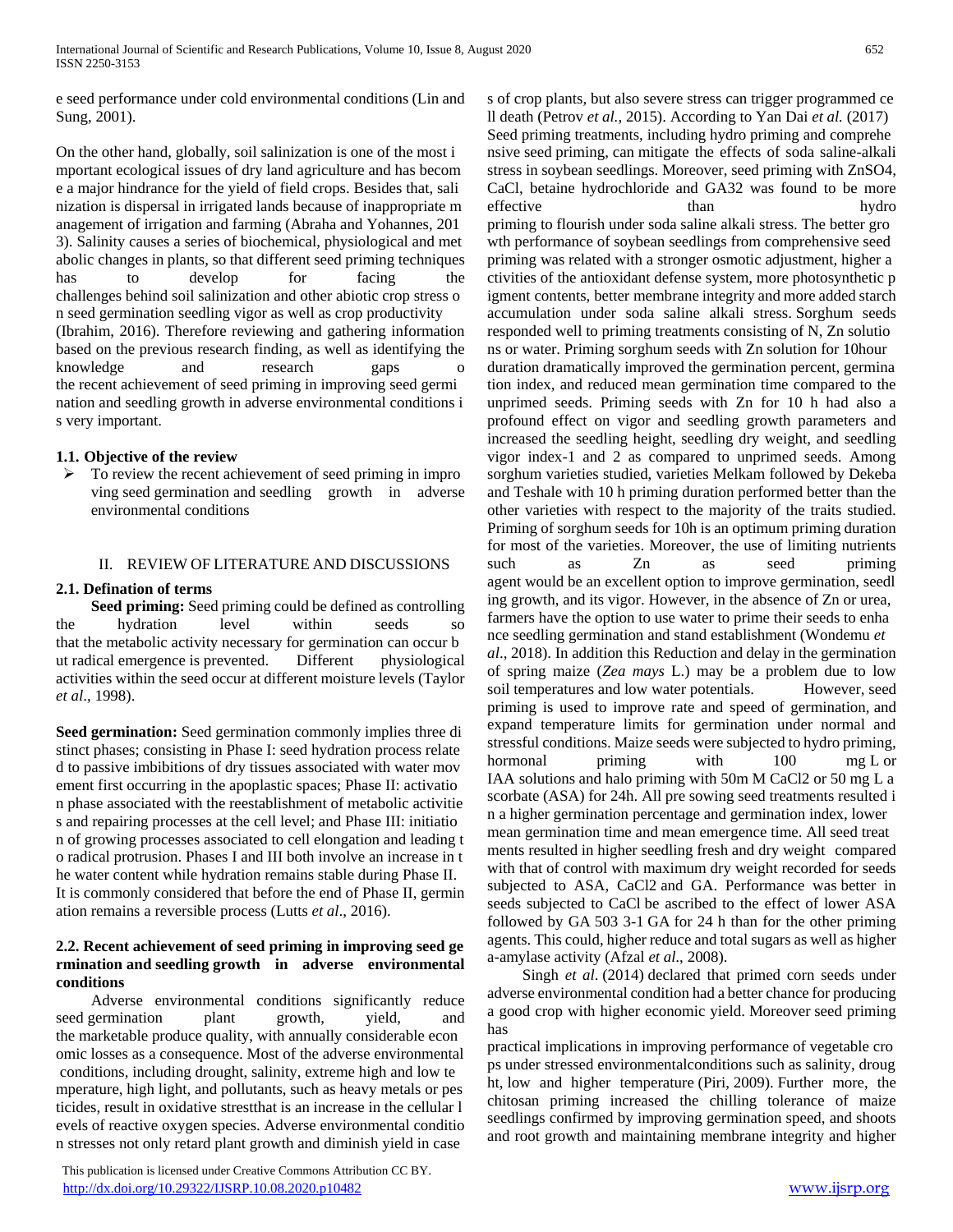activities of ant oxidative enzymes. The 0.50% chitosan seems to be a suitable concentration for seed priming (Guan *et al*., 2009). According to Afzal *et al.*(2012), Seed priming was effective in in ducing chilling tolerance in maize through modulation of vigor a ssociated attributes such as hydrolytic enzyme activities, chlorop hyll and carbohydrate metabolism. Among priming agents, priming with Moraga leaf extract seems more practical being less expensive, non-toxic and the most effective in increasing the ability of maize plants to withstand low temperature. Hence, seed priming with Moraga leaf extract can be recommended after exte nsive field appraisal across a wide range of environments and ge notypes to improve the performance of early spring planted maize. Seed priming treatments such as selenium and salicylic acid priming were tested in field and growth chamber experiments and the results revealed that under chilling stress, seed priming increased the rice seed germination by 20.96 up to 26.31 %. The length and weight of shoots and roots were also significantly incr eased. The improved germination and seedling growth of primed seeds under chilling stress were strongly linked with higher aamylase activity and total soluble sugar content (Wang *et al*., 2016). Similarly, twenty-four diverse maize inbred lines were primed

using a synthetic solid matrix and then exposed to 10°C soil cond itions. Chilling substantially reduced total emergence for two of

24 genotypes evaluated. For these genotypes, priming provided p rotection allowing nearly full emergence. Priming significantly re duced mean emergence time and increased the emergence uniformity of chilling sensitive genotypes. The results suggest that the cold sensitive genotypes may benefit from priming pretreatment (Hacisalihoglu *et al*., 2018).

Jafar *et al.* (2012) concluded that, among the different priming agents used, osmo-priming with CaCl and ascorbate priming was the most effective in alleviating salt stress effects on grain yield irrespective of wheat varieties. P hysiologically, the beneficial effect of this priming treatment

can be attributed to increased accumulation of soluble proteins, phenolics, soluble sugars and K 2+ with simultaneous decrease in Na+ uptake. These treatments can therefore be employed to improve the performance of wheat under saline conditions. Seed priming with Se or SA, was found to be more effective under chilling stress. The better germination and vigorous growth of primed rice seedlings was associated with; higher starch metaboli sm, enhanced respiration rate,

better membrane integrity, higher metabolite synthesis, and incre ased activities of antioxidants in these seedlings (Hussain *et al*., 2016). Priming of maize hybrid seeds with in 50, 100 and 150 ppm (mg l) aerated solutions of SA for 24 h and were dried back. Treated and untreated seeds were sown at 270C (optimal temper ature) and at 15 0C (chilling stress) under controlled conditions. Performance of maize seedlings was hampered under chilling str ess. But seed priming with SA improved the seedling emergence, root and shoots length, seedling fresh and dry weights, and leaf and root score considerably compared with control both at optim al and chilling temperatures. However, priming in 50 mg l )1 SA solution was more effective, followed by priming in 100 mg l. Se ed priming with SA improved the chilling tolerance in hybrid ma ize mainly by the activation of antioxidants. Moreover, maintena nce of high tissue water contents and reduced membrane permea

bility also contributed towards chilling tolerance (Farooq *et al*., 2008).

According to Christos *et al*. (2019) the effects of hydro-priming for 0,8,16,24,36, and 48 hours on final germination percentage, germination speed, germination index, mean germination time, mean daily germination, synchron ization index, and seedling vigor index were studied. Average ov er priming duration treatments, hydro priming improved germina tion speed by 16.2%, germination synchrony by 20.7%, and seedling vigor index by 13.4%, but did not affect significantly final germination percentage and mean daily germination compared with non-primed seeds. In field trials, seed priming for 8 h resulted in higher fresh weight at anthesis by 22.3% and 8.6% in the first and the second year than the non-primed control. Similarly, seed priming for 8 h provided higher seed yield by 12.0% in the first year and by 5.9% in the second year compared with nonprimed control. Overall, seed hydro-priming accelerated faba bean germination and

seedling emergence in the field, but the magnitude of the respons e was associated with the environment and was more evident und er limited soil moisture after sowing, whereas the beneficial

effect of priming was masked when rainfall followed sowing. Similarly, the beneficial effect of priming on seed yield was more pronounced with limited soil moisture after anthesis. As hydropriming is a simple technique, evaluating the efficiency of this priming method in deferent environmental conditions is essential to optimize our chosen priming technique. Molecular priming is evolving as an efficient technology to counteract the adverse effects of abiotic stresses. It is environmentally friendly and applicable to a wide variety of species. The priming agents can be applied only at critical times, for instance just before an upcoming stress, such as chilling or drought, and at discrete developmental stages susceptible to stress (such as fruit set), to maximize their efficiency. In contrast, this flexibility poses cer tain challenges. An accurate weather forecast and readiness to apply priming agents as environmental conditions change would be crucial for the exploitation of their full potential (Kerchev *et al*., 2020).

 During the early spring or late autumn cultivation periods, the delaying effect of low temperature on germination of lettuce seeds can be significantly compensated with a short period of priming

with aqueous solution of vitamin U.Vitality of the photosynthetic apparatus, which converts incident light energy into chemically stored energy, as well as uptake, and assimilation of carbon dioxide by leaves are less inhibited by cold stress if hydroponically grown lettuce plants are primed with mill molar amounts of vitamin U dissolved in the nutrient medium. Leaves of lettuce plants primed with 0.25-2 mM vitamin U have higher vitamin C content and less reduced carotenoid content upon growth at low temperature, thus they have a higher quality as health promoting food source (Fodorpataki, 2019). Similarly, Priming can improve cold tolerance of lettuce in its early developmental stages, resulting in more efficient cultivation and better quality for human consumption. The first reports on the beneficial influe nce of priming with vitamin U on photochemical efficiency of ph otosynthesis, on carbon dioxide assimilation, on carotenoid pigm ent and ascorbic acid content of lettuce leaves exposed to cold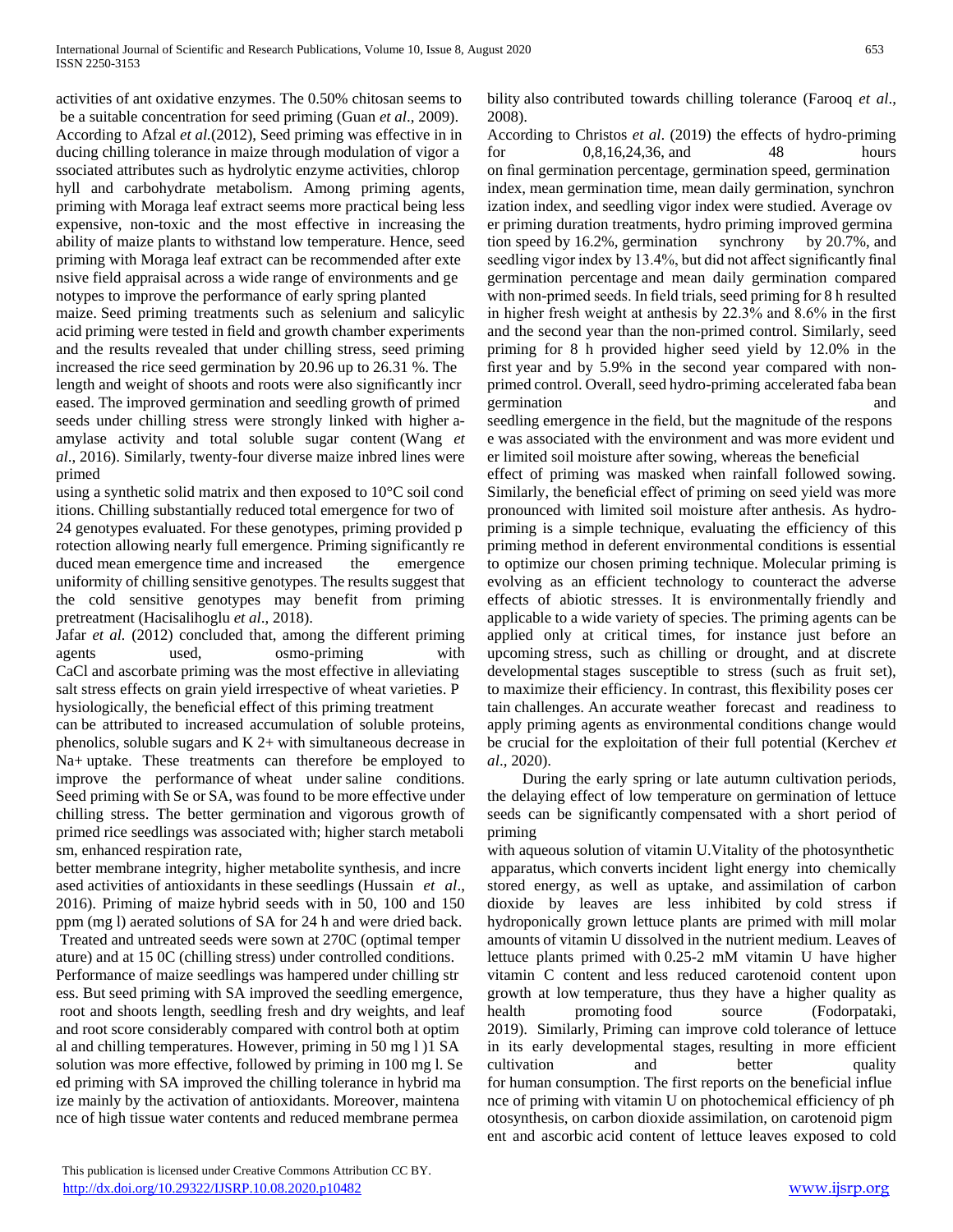stress. The fact that effects of priming are not proportional with concentration suggests that vita min U may act as a signaling molecule to boost physiological per formances through improvements in anti stress pathways that involve sulfur containing compounds. Further investigations are needed to elucidate the mechanism of action vitamin U in plants exposed to different environmental stresses taking into account that scientific information regarding the role of this biologically active natural metabolite is very scarce (Fodorpataki, 2019).

Seed priming with CaCl2, GA3, and H improved I. indigotica Fo rt. Seed germination and seedling growth under salt stress. The optimal concentrations were 15 g/L for CaCl priming,  $0.2$  g/L for GA for H2O23 priming, and 40 mM priming. Seed priming treatments greatly promoted SOD, POD, and CAT activities and alleviated the oxidative damage ind uced by salt stress in I. indigotica.Therefore, it may be concluded that seed priming is a promising approach to accelerating I. indigotica growth under salt conditions (Jiang *et al*., 2020). Pretreatment of Arabidopsis plants with A. nodosum extracts activates partial closure of stomata and modifies ABA signaling and

antioxidant systems. These preactivation results in enhanced prot ection when a secondary drought stress stimulus is detected (Santaniello *et al*., 2017). Arabidopsis, tomato, and pepper plants primed with an extract from A. nodosum are completely protected against paraquat-induced oxidative stress. At the molecular level, the seaweed extract treatment can modulate micro RNAs, which are key regulators of gene expression, and enhance tolerance to salt stress (Shukla

*et al*., 2018). Different structurally unrelated endogenous and syn thetic organic molecules have been shown to prime plants against stress. The external application of acetic acid, for example,

improved drought tolerance in Arabidopsis, rapeseed, maize, rice and wheat plants. This evolutionarily conserved priming mechanism relies on the promotion of jasmonic acid (JA) synthesis and enrichment of histone H4 acetylation that serves as an epigenetic switch by which plants adapt to drought (Kim et al., 2017).

Generally and more to the point primined seed can increase their germination characteristics as

compared to the unprimed seeds. The highest germination charac teristics were obtained from

priming by halo and hydro priming which was performed in cont rol conditions. Besides that Priming can improve seed reserve utilization such as: weight of utilized seed reserve, seed reserve utilization efficiency and seedling growth in millet seeds under salinity stress (AghbolaghI and Sedghi et al., 2014). Abiotic stress protection in plants could be mediated by stimulating memory responses at the genetic level (De Palma *et al*., 2019) but could also be improved by pretreatment with several non pathogenic bacterial strains. Thus the belowground interactions between these beneficial bacterial strains and plants have the capacity to prime and activate defense response (Mhlongo *et al.*, 2018).

## III. CONCLUSION AND RECOMMENDATION

## **3.1. Conclusion**

It can be concluded that:

- $\triangleright$  Seed priming is a method which is potentially able to promote rapid and more uniform seed germination and seedling growth in adverse environm ental conditions and enhancing yield of a certain field crops
- $\triangleright$  Seed priming is the cellular state in which the harmful effects of abiotic stress factors in plants are hindered by preexposure to a stimulus, thus resulting in greater survival.
- $\triangleright$  It is becoming increasingly evident that different seed priming techniques in plants can enhance the tolerance of crops to adverse environmental co nditions. Generally seed priming shows potential strategy f or increasing crop production and management in adverse e nvironmental conditions such as high or low temperatures, drought, cold environment, salt stress areas.

# **3.2. Recommendation**

It can be recommended that:

- $\triangleright$  Seed priming for enhanced resistance to of adverse environmental conditions obviously is operating various pathways involved in different metabolic processes. The seedlings emerging from primed seeds showed early and uniform germination. Moreover, the overall growth of seedling and plant is improved due to the seed-priming treatments, so that farmers or any of crop producers should be practice and apply the science of seed priming for maximizing crop yield in any of adverse environmental conditions.
- Further research is needed in order to create the global ima ge of seed priming phenomena against environmental chall enges as well as to characterize specific priming related pro tein indicators in crop plants.

## **REFERENCES**

- [1] Abraha, B. and Yohannes, G. (2013). The role of seed priming in improving seedling growth of maize (Zea mays L.) under salt stress at field conditions. Agricultural Sciences 4:666-672.
- [2] Afzal, I., Hussain, B., Basra, S.M.A. and Rehman, H. (2012), Priming with moringa leaf extract reduces imbibitional chilling injury in spring maize; Seed Sci. & Technol., 40, 271-276.
- [3] Afzal, I.,Basra, S.M.A., Shahid, M., Farooq, M. and Saleem M. (2008), Priming enhances germination of spring maize (Zea mays L.) under cool conditions Seed Sci. & Technol., 36, 497-503.
- [4] Christos A. Damalas, Spyridon D. Koutroubas and Sideris Fotiadis. (2019). Hydro-Priming Effects on Seed Germination and Field Performance of Faba Bean in Spring Sowing; Journal of Agriculture, 9, 201.
- [5] Dawood MG (2018) Stimulating plant tolerance against abiotic stress through seed priming. In:Advances in seed priming. Springer, Singapore, pp 147– 183.
- [6] De Palma, M., Salzano, M., Villano, C., Aversano, R., Lorito, M., Ruocco, M., Docimo, T.,Piccinelli, A.L., D'Agostino, N., Tucci, M., 2019. Transcriptome reprogramming, epigenetic modifications and alternative splicing orchestrate the tomato root response to the beneficial fungus Trichoderma harzianum. Hortic. Res. 6, 5.
- [7] Hacisalihoglu G, Kantanka S, Miller N, Gustin JL, Settles AM. (2018)Modulation of early maize seedling performance via priming under sub optimal temperatures. PLoS ONE 13 (11): e0206861. https://doi.org/10.1371/journal. pone.0206861.
- [8] Ibrahim, E.A. 2016. Seed priming to alleviate salinity stress in germinating seeds. Journal of Plant Physiology 192:38-46.
- [9] Kim, J.-M., To, T.K., Matsui, A., Tanoi, K., Kobayashi, N.I., Matsuda, F., Habu, Y., Ogawa, D., Sakamoto, T., Matsunaga, S., Bashir, K., Rasheed, S., Ando, M., Takeda, H.,Kawaura, K., Kusano, M., Fukushima, A., Takaho, A.,